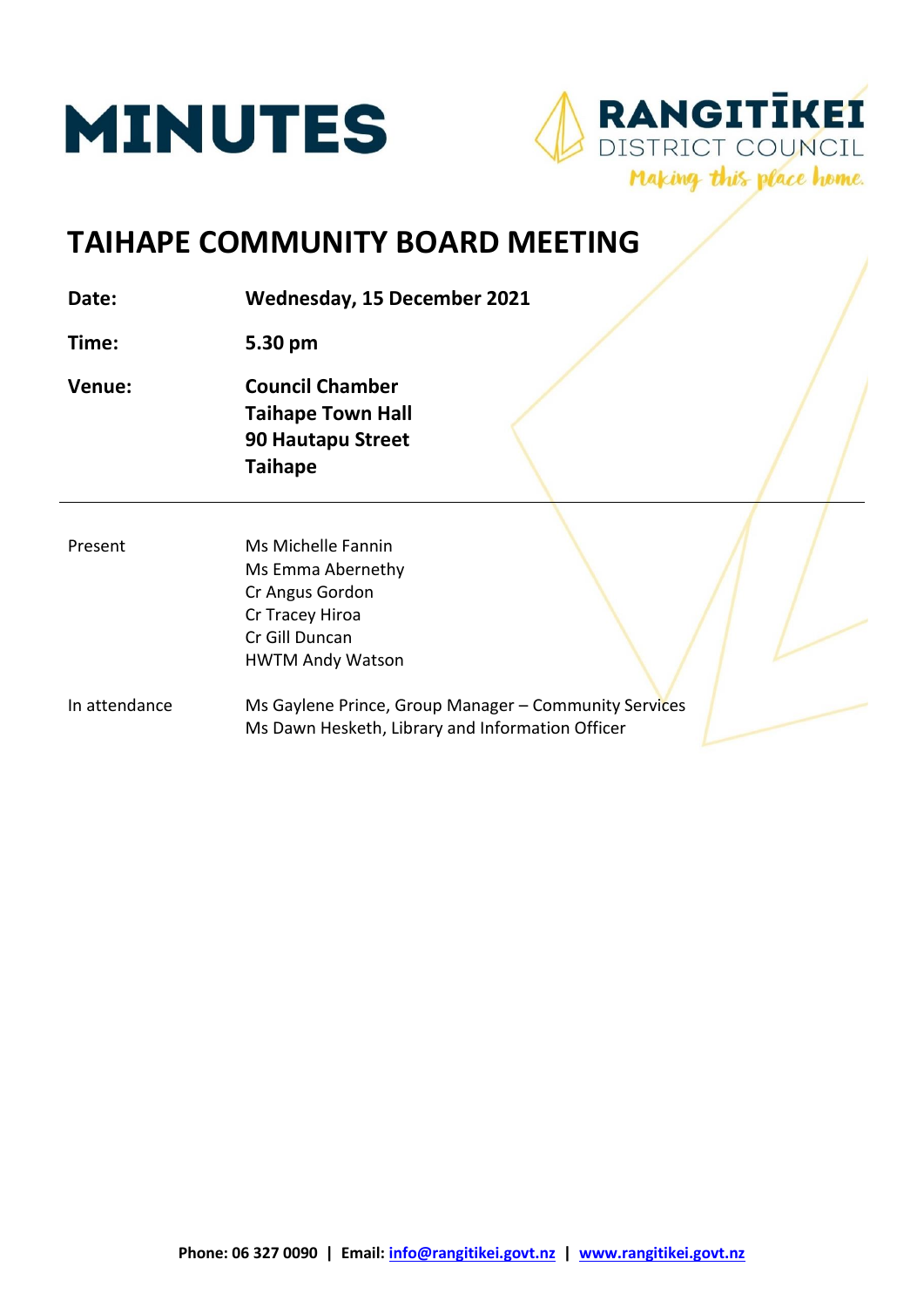## **Order of Business**

| 1  |      |                                                                 |  |
|----|------|-----------------------------------------------------------------|--|
| 2  |      |                                                                 |  |
| 3  |      |                                                                 |  |
| 4  |      |                                                                 |  |
| 5  |      |                                                                 |  |
| 6  |      |                                                                 |  |
| 7  |      |                                                                 |  |
|    | 7.1  | Follow-up Action Items from Taihape Community Board Meetings  4 |  |
| 8  |      |                                                                 |  |
|    | 8.1  |                                                                 |  |
| 9  |      |                                                                 |  |
|    | 9.1  |                                                                 |  |
| 10 |      |                                                                 |  |
|    | 10.1 |                                                                 |  |
| 11 |      |                                                                 |  |
|    | 11.1 |                                                                 |  |
|    | 11.2 |                                                                 |  |
|    | 11.3 |                                                                 |  |
|    | 11.4 |                                                                 |  |
| 12 |      |                                                                 |  |
|    | 12.1 |                                                                 |  |
|    | 12.2 |                                                                 |  |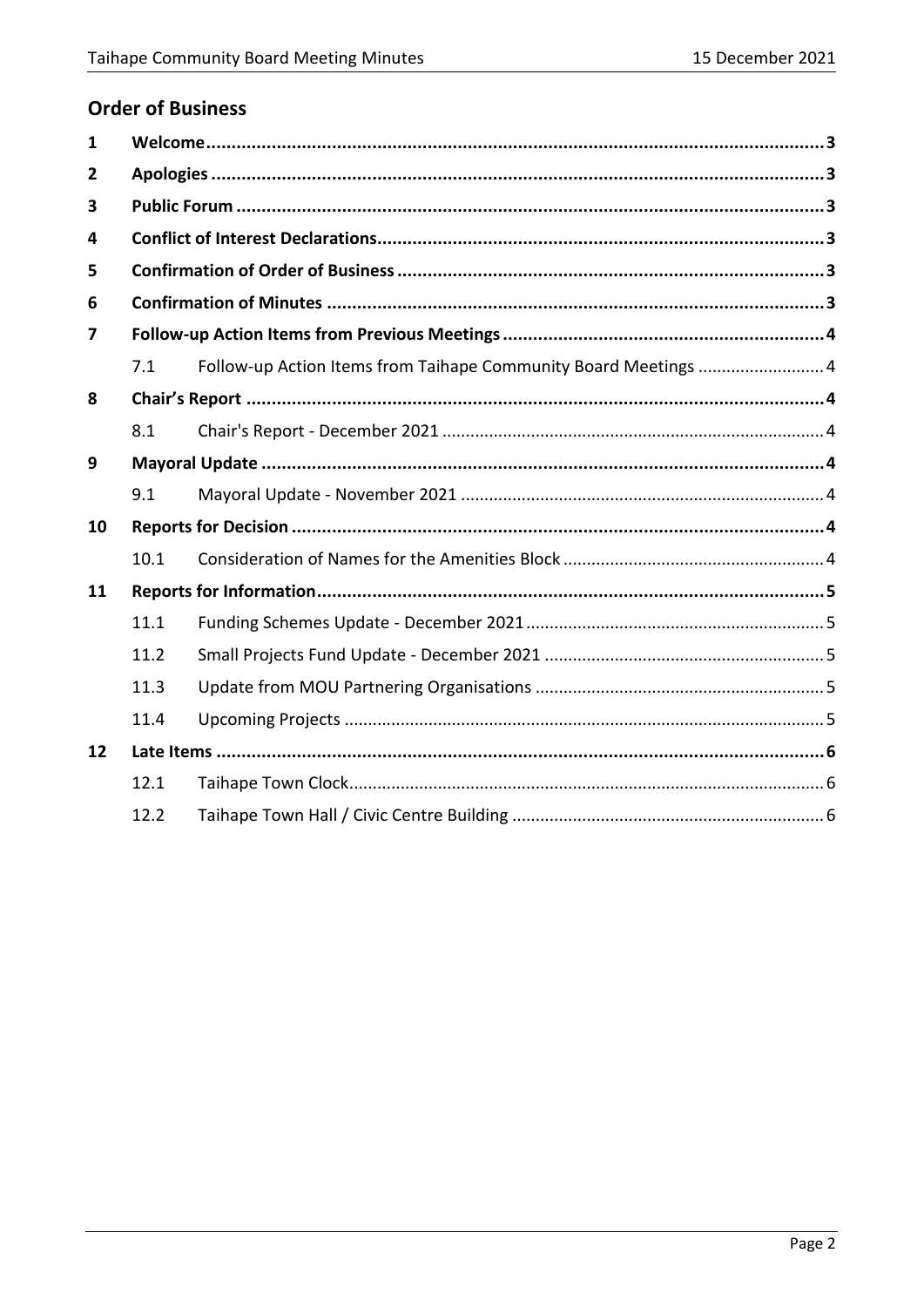### <span id="page-2-0"></span>**1 Welcome**

Ms Michelle Fannin took the chair and welcomed everyone present to the meeting.

# <span id="page-2-1"></span>**2 Apologies**

### **Resolved minute number 21/TCB/039**

That the apology for Mrs Ann Abernethy be received.

Ms M Fannin/Ms E Abernethy. Carried

An apology was also submitted by Ms Gail Larsen.

# <span id="page-2-2"></span>**3 Public Forum**

No public forum.

# <span id="page-2-3"></span>**4 Conflict of Interest Declarations**

No conflicts of interest were declared.

# <span id="page-2-4"></span>**5 Confirmation of Order of Business**

There were no changes to the order of business.

# <span id="page-2-5"></span>**6 Confirmation of Minutes**

### **Resolved minute number 21/TCB/040**

That the minutes of the Taihape Community Board meeting minutes held on 6 October 2021, without amendment, be taken as read and verified as an accurate and correct record of the meeting, and that the electronic signature of the Chair of this committee be added to the official minutes document as a formal record.

Cr A Gordon/Ms E Abernethy. Carried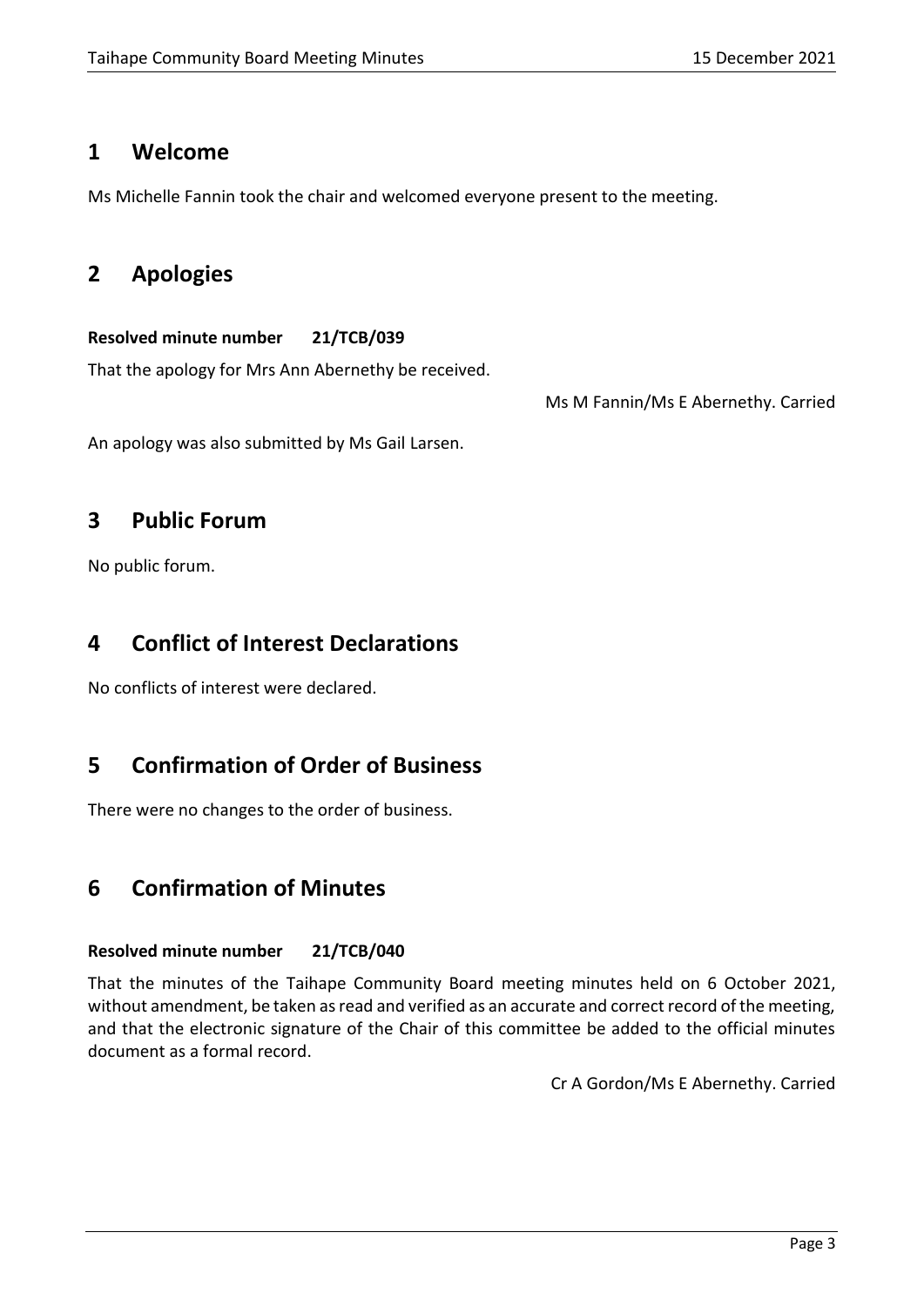# <span id="page-3-0"></span>**7 Follow-up Action Items from Previous Meetings**

### <span id="page-3-1"></span>**7.1 Follow-up Action Items from Taihape Community Board Meetings**

Taken as read.

### **Resolved minute number 21/TCB/041**

That the report 'Follow-up Action Items from Taihape Community Board Meetings' be received.

Ms E Abernethy/Ms M Fannin. Carried

### <span id="page-3-2"></span>**8 Chair's Report**

#### <span id="page-3-3"></span>**8.1 Chair's Report - December 2021**

Taken as read.

**Resolved minute number 21/TCB/042**

That the Chair's Report – December 2021 be received.

Ms E Abernethy/Cr A Gordon. Carried

## <span id="page-3-4"></span>**9 Mayoral Update**

### <span id="page-3-5"></span>**9.1 Mayoral Update - November 2021**

Taken as read.

#### **Resolved minute number 21/TCB/043**

That the Mayoral Update - November 2021 be received.

Cr A Gordon/Cr T Hiroa. Carried

## <span id="page-3-6"></span>**10 Reports for Decision**

### <span id="page-3-7"></span>**10.1 Consideration of Names for the Amenities Block**

Taken as read.

**Resolved minute number 21/TCB/044**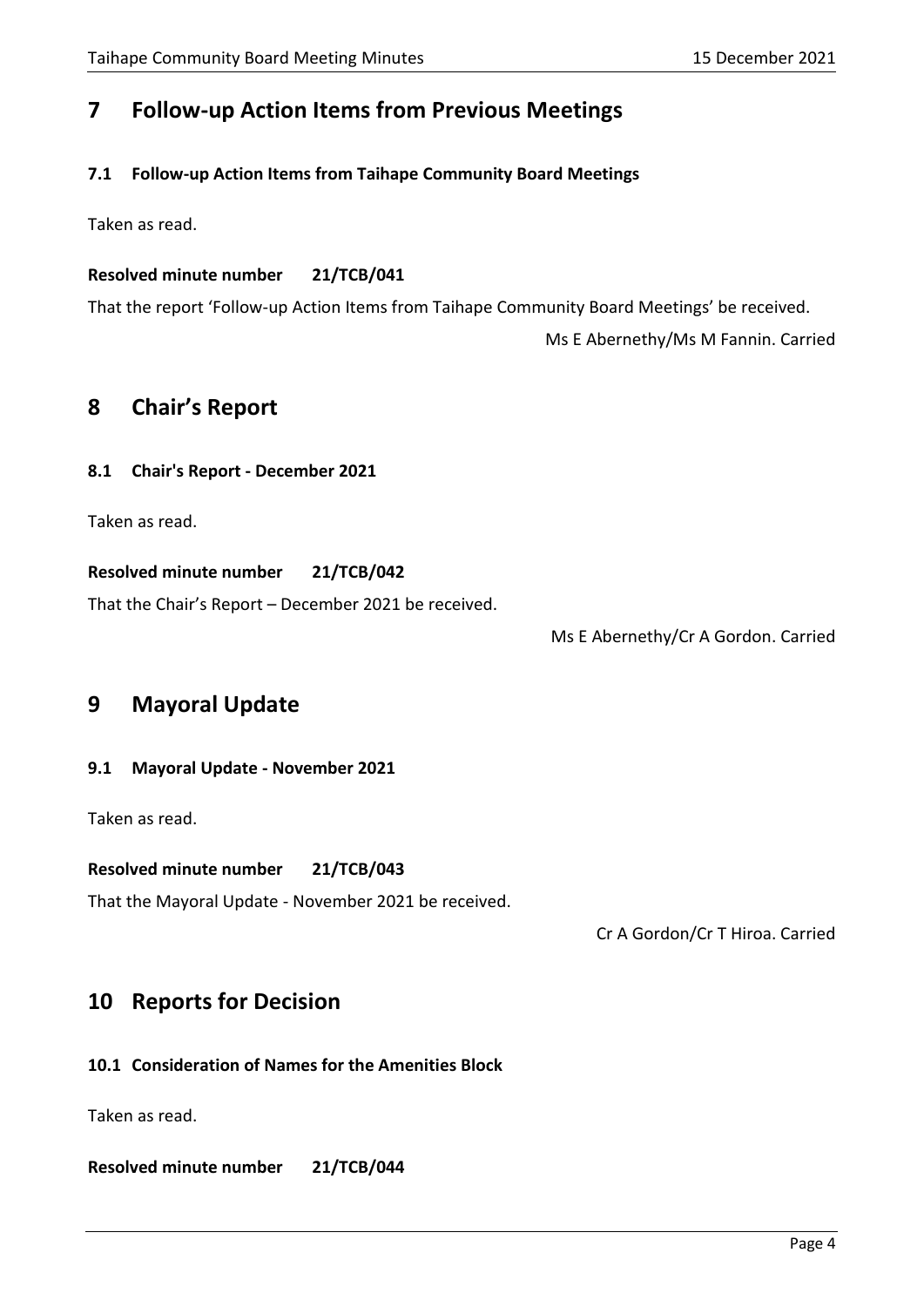That the Taihape Community Board endorse the names:

• Ngā Awa Block for the whole Amenities block, with Rangitikei, Hautapu, Moawhango and Kawhatau for individual rooms.

Cr T Hiroa/Ms E Abernethy. Carried

## <span id="page-4-0"></span>**11 Reports for Information**

#### <span id="page-4-1"></span>**11.1 Funding Schemes Update - December 2021**

Taken as read.

#### **Resolved minute number 21/TCB/045**

That the Funding Schemes Update – December 2021 be received.

Ms M Fannin/Cr T Hiroa. Carried

#### <span id="page-4-2"></span>**11.2 Small Projects Fund Update - December 2021**

Some accounts have not yet been received.

#### **Resolved minute number 21/TCB/046**

That the 'Small Projects Fund Update – December 2021' report be received.

Ms M Fannin/Cr T Hiroa. Carried

#### <span id="page-4-3"></span>**11.3 Update from MOU Partnering Organisations**

No MOU update.

### <span id="page-4-4"></span>**11.4 Upcoming Projects**

Ms Fannin is to meet with the new owner of New World to discuss the proposed notice board.

Enhancement of Hautapu Street: Ms A. Abernethy is to canvas business owners from McDonalds to Bell's Diesel in Hautapu Street and also Tui Street, to ascertain interest in having planter boxes outside their premises. The Taihape Community Board are to hold a workshop on January 25<sup>th</sup> to discuss the Town Hall and Town Centre plan. The Mayor asked that the Board try to make people aware of the 'Fix it' form on the Council website, and to encourage them to use it.

#### **Resolved minute number 21/TCB/047**

That that report 'Upcoming Projects' be received.